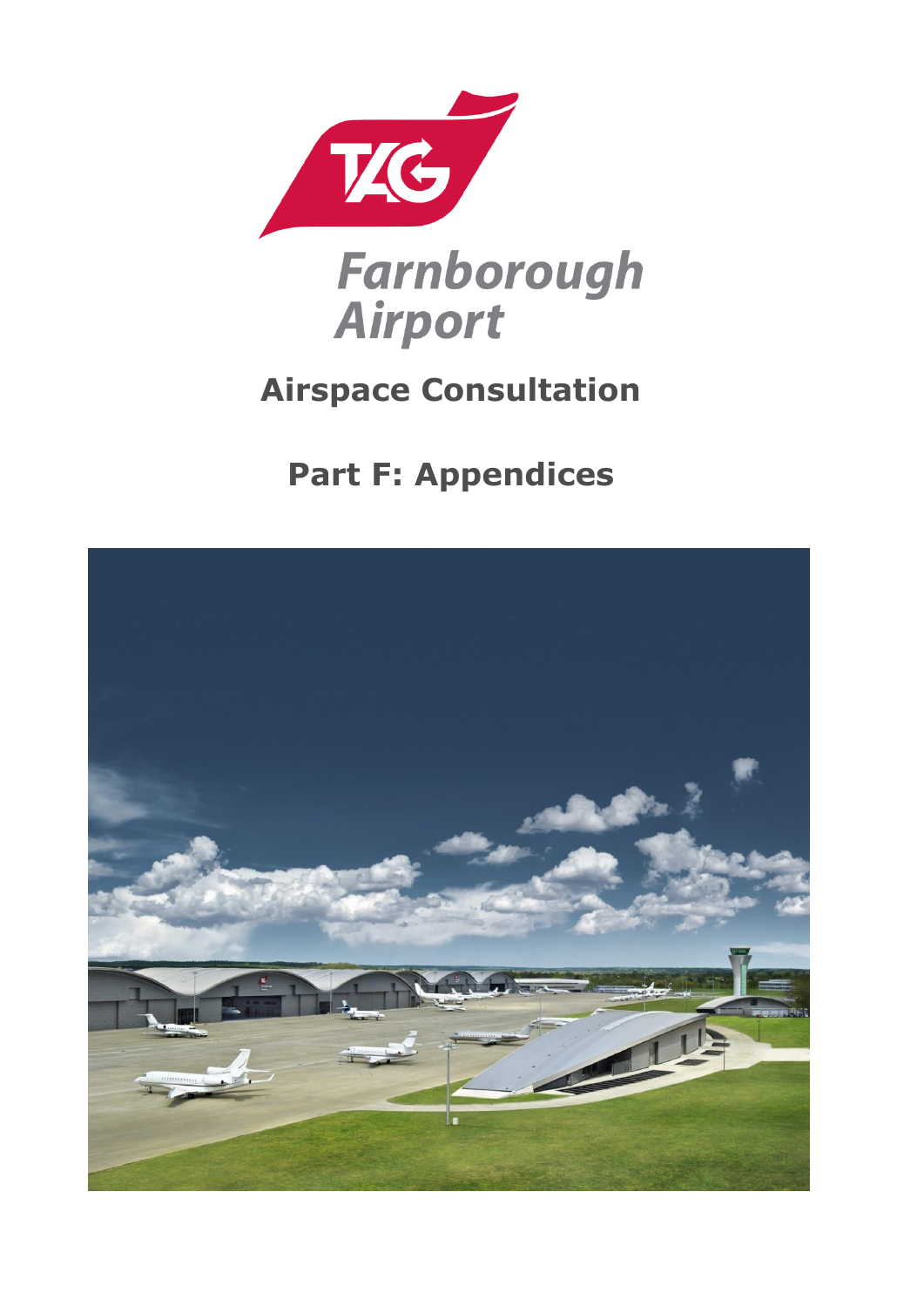### **Contents**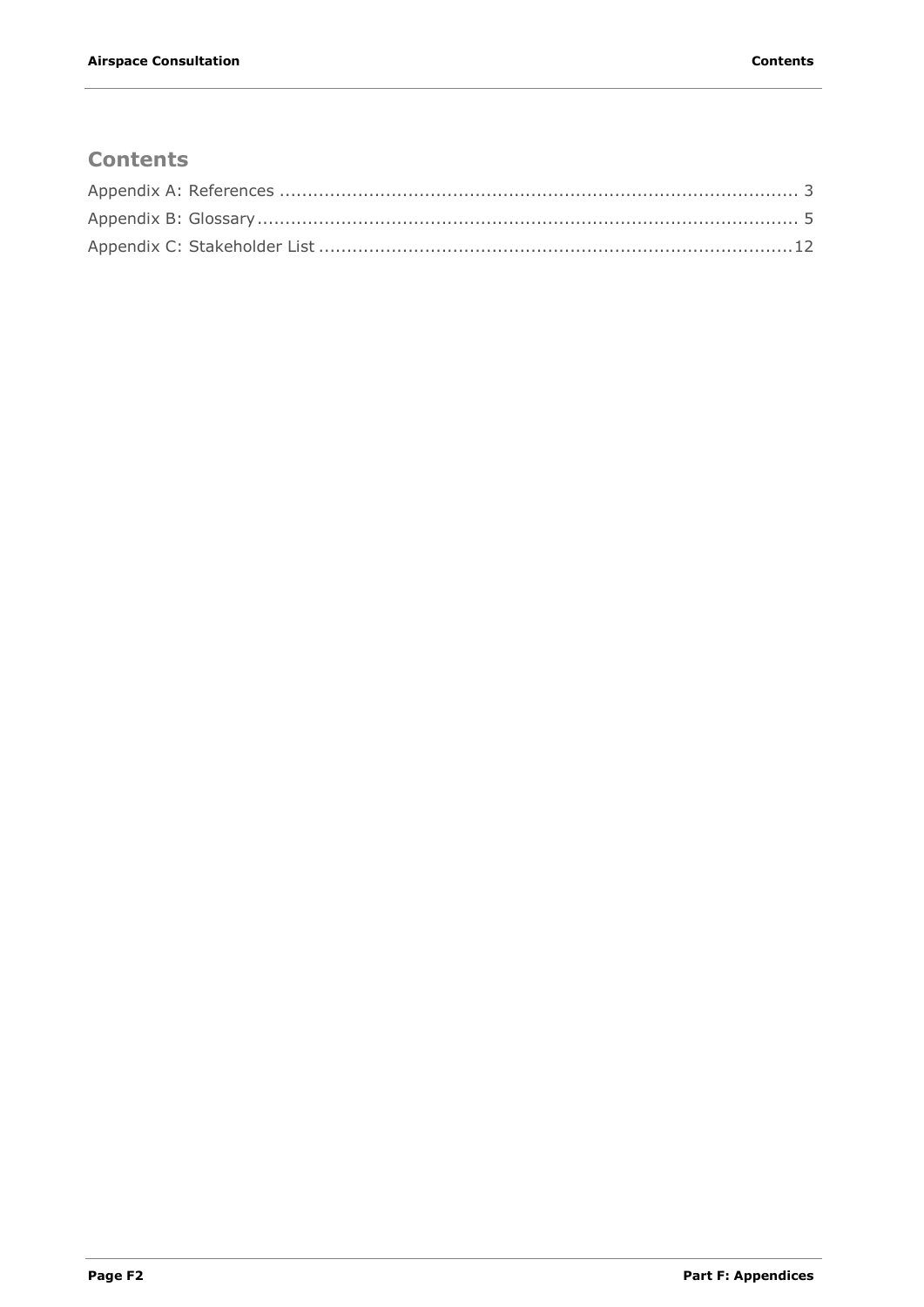#### <span id="page-2-0"></span>**Appendix A: References**

This appendix lists the documents that make up the guidance framework within which airspace change sponsors have to pay regard in order to progress airspace changes. Web addresses $1$  were correct at time of consultation launch.

1.1. Transport Act 2000 - Part 1 Air Traffic

[www.legislation.gov.uk/ukpga/2000/38/pdfs/ukpga\\_20000038\\_en.pdf?timeline=true](http://www.legislation.gov.uk/ukpga/2000/38/pdfs/ukpga_20000038_en.pdf?timeline=true) 

1.2. The Civil Aviation Authority (Air Navigation) Directions 2001 (incorporating Variation Direction 2004)

[www.caa.co.uk/docs/7/DfT%20CAA%20Directions.pdf](http://www.caa.co.uk/docs/7/DfT%20CAA%20Directions.pdf) 

1.3. Department for Transport Guidance to the Civil Aviation Authority on Environmental Objectives relating to the exercise of its Air Navigation Functions (Jan 2014)

[www.gov.uk/government/uploads/system/uploads/attachment\\_data/file/269527/air](http://www.gov.uk/government/uploads/system/uploads/attachment_data/file/269527/air-navigation-guidance.pdf)[navigation-guidance.pdf](http://www.gov.uk/government/uploads/system/uploads/attachment_data/file/269527/air-navigation-guidance.pdf)

1.4. CAP724 Airspace Charter (30 Jan 2009)

[www.caa.co.uk/docs/33/CAP724.PDF](http://www.caa.co.uk/docs/33/CAP724.PDF) 

1.5. CAP725 CAA Guidance on the Application of the Airspace Change Process (30 March 2007)

[www.caa.co.uk/docs/33/CAP725.PDF](http://www.caa.co.uk/docs/33/CAP725.PDF) 

1.6. Radio Mandatory Zone (RMZ) Policy Statement, CAA

[www.caa.co.uk/docs/33/20130809RMZPolicyDocumentFinal.pdf](http://www.caa.co.uk/docs/33/20130809RMZPolicyDocumentFinal.pdf) 

1.7. Future Airspace Strategy (FAS)

[www.caa.co.uk/default.aspx?catid=2408](http://www.caa.co.uk/default.aspx?catid=2408) and [www.caa.co.uk/docs/2408/FAS%20brief.pdf](http://www.caa.co.uk/docs/2408/FAS%20brief.pdf)

1.8. Rushmoor Borough Council, airport monitoring (including reports on noise, movements and air quality)

[www.rushmoor.gov.uk/article/3287/Airport-monitoring](http://www.rushmoor.gov.uk/article/3287/Airport-monitoring)

1.9. Rushmoor Borough Council, airport planning history including reports and decisions

[www.rushmoor.gov.uk/article/2564/Farnborough-Airports-planning-history](http://www.rushmoor.gov.uk/article/2564/Farnborough-Airports-planning-history) 

1.10. Farnborough Airport Master Plan

[www.tagfarnborough.com/wp-content/uploads/2012/07/TAGFarnboroughMP.pdf](http://www.tagfarnborough.com/wp-content/uploads/2012/07/TAGFarnboroughMP.pdf)

-

<sup>1</sup> TAG Farnborough is not responsible for the content of websites not under our direct control.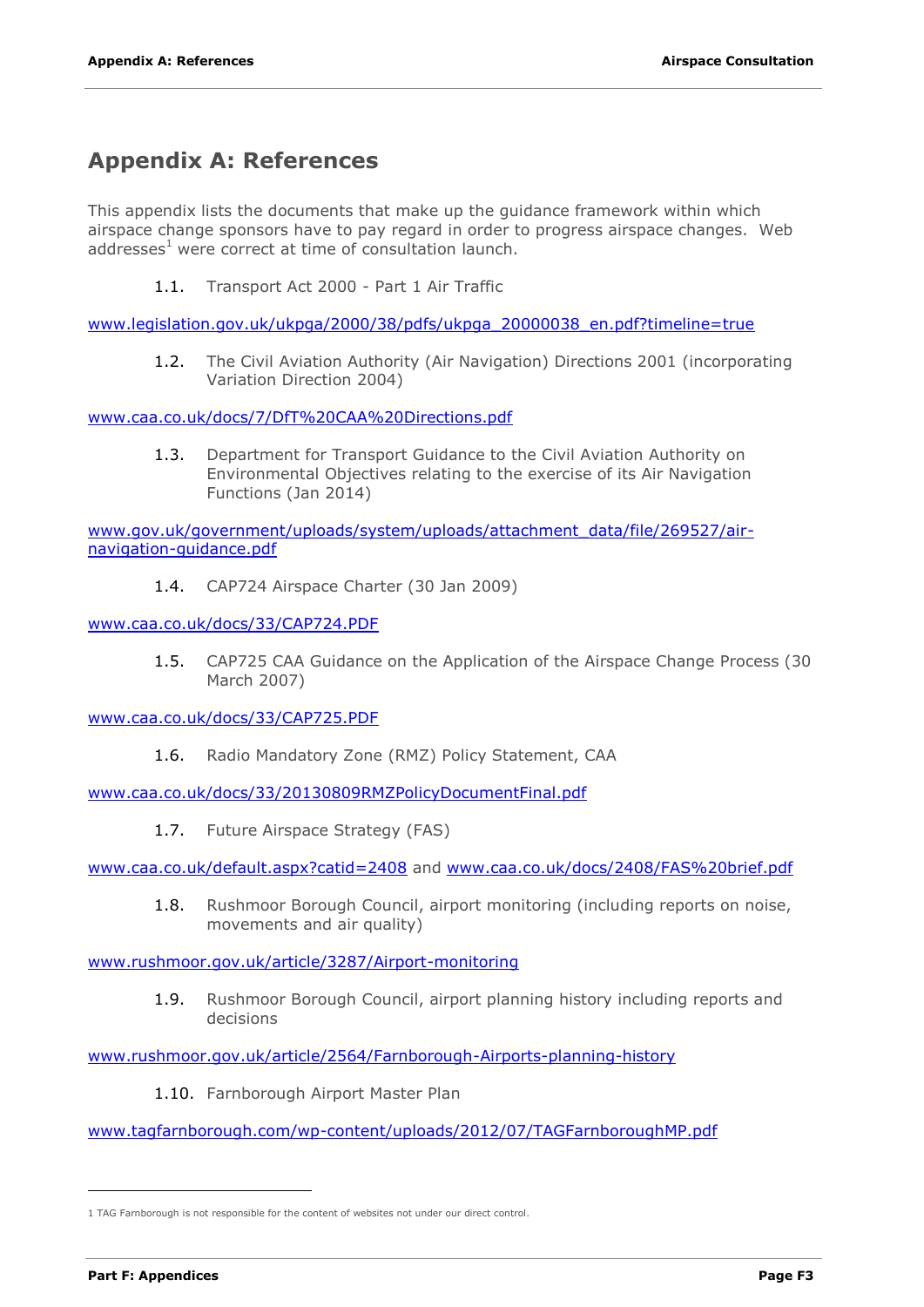1.11. US Army Public Health Command, Operational Noise for aircraft including CH-47 Chinook helicopters

[www.energy.gov/sites/prod/files/EA-1606-DEA-AppendixC-2011\\_1.pdf](http://www.energy.gov/sites/prod/files/EA-1606-DEA-AppendixC-2011_1.pdf)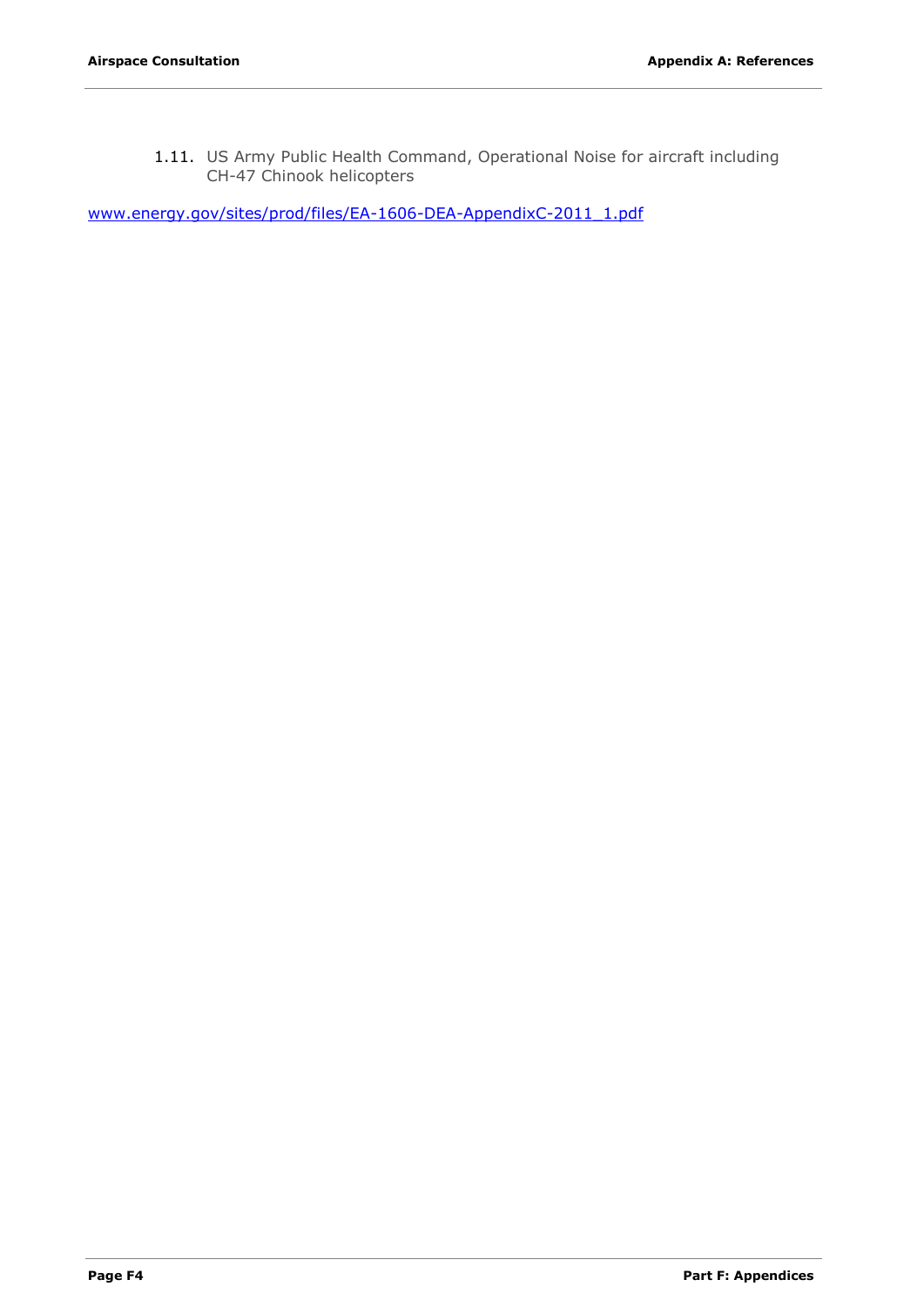## <span id="page-4-0"></span>**Appendix B: Glossary**

This glossary is for terms used within the consultation, and for additional background information stakeholders may find useful.

| Airports Commission | A commission set up by the Government to look into options<br>for the development of runway infrastructure in the South<br>East                                                                                                                                                                                                                                                                                                                                                                                                                                                                                           |
|---------------------|---------------------------------------------------------------------------------------------------------------------------------------------------------------------------------------------------------------------------------------------------------------------------------------------------------------------------------------------------------------------------------------------------------------------------------------------------------------------------------------------------------------------------------------------------------------------------------------------------------------------------|
| Altitude            | The distance measured in feet, above mean sea level. Due to<br>variations in terrain, air traffic control measures altitude as<br>above mean sea level rather than above the ground. If you<br>are interested in the height of aircraft above a particular<br>location to assess potential noise impact, then local elevation<br>should be taken into account when considering aircraft<br>heights; for example an aircraft at 6,000ft above mean sea<br>level would be 5,500ft above ground level if the ground<br>elevation is 500ft. All altitudes in the consultation document<br>are defined as above mean sea level |
| AMSL                | Above mean sea level                                                                                                                                                                                                                                                                                                                                                                                                                                                                                                                                                                                                      |
| <b>AONB</b>         | Area of Outstanding Natural Beauty                                                                                                                                                                                                                                                                                                                                                                                                                                                                                                                                                                                        |
| <b>ATC</b>          | Air traffic control                                                                                                                                                                                                                                                                                                                                                                                                                                                                                                                                                                                                       |
| ATC intervention    | This is when ATC instruct aircraft off their planned route, for<br>example, in order to provide a short cut, they may be<br>instructed to fly directly to a point rather than following the<br>path of the published route                                                                                                                                                                                                                                                                                                                                                                                                |
| <b>ATS Licence</b>  | The Air Traffic Services licence to provide air traffic control<br>services for UK 'en route' airspace issued by the Government                                                                                                                                                                                                                                                                                                                                                                                                                                                                                           |
| <b>CAA</b>          | Civil Aviation Authority, the UK Regulator for aviation matters                                                                                                                                                                                                                                                                                                                                                                                                                                                                                                                                                           |
| Capacity            | A term used to describe how many aircraft can be<br>accommodated within an airspace area without compromising<br>safety or generating excessive delay                                                                                                                                                                                                                                                                                                                                                                                                                                                                     |
| CAS                 | See Controlled Airspace                                                                                                                                                                                                                                                                                                                                                                                                                                                                                                                                                                                                   |
| Centreline          | The nominal track for a published route (see Route)                                                                                                                                                                                                                                                                                                                                                                                                                                                                                                                                                                       |
| CO <sub>2</sub>     | Carbon dioxide                                                                                                                                                                                                                                                                                                                                                                                                                                                                                                                                                                                                            |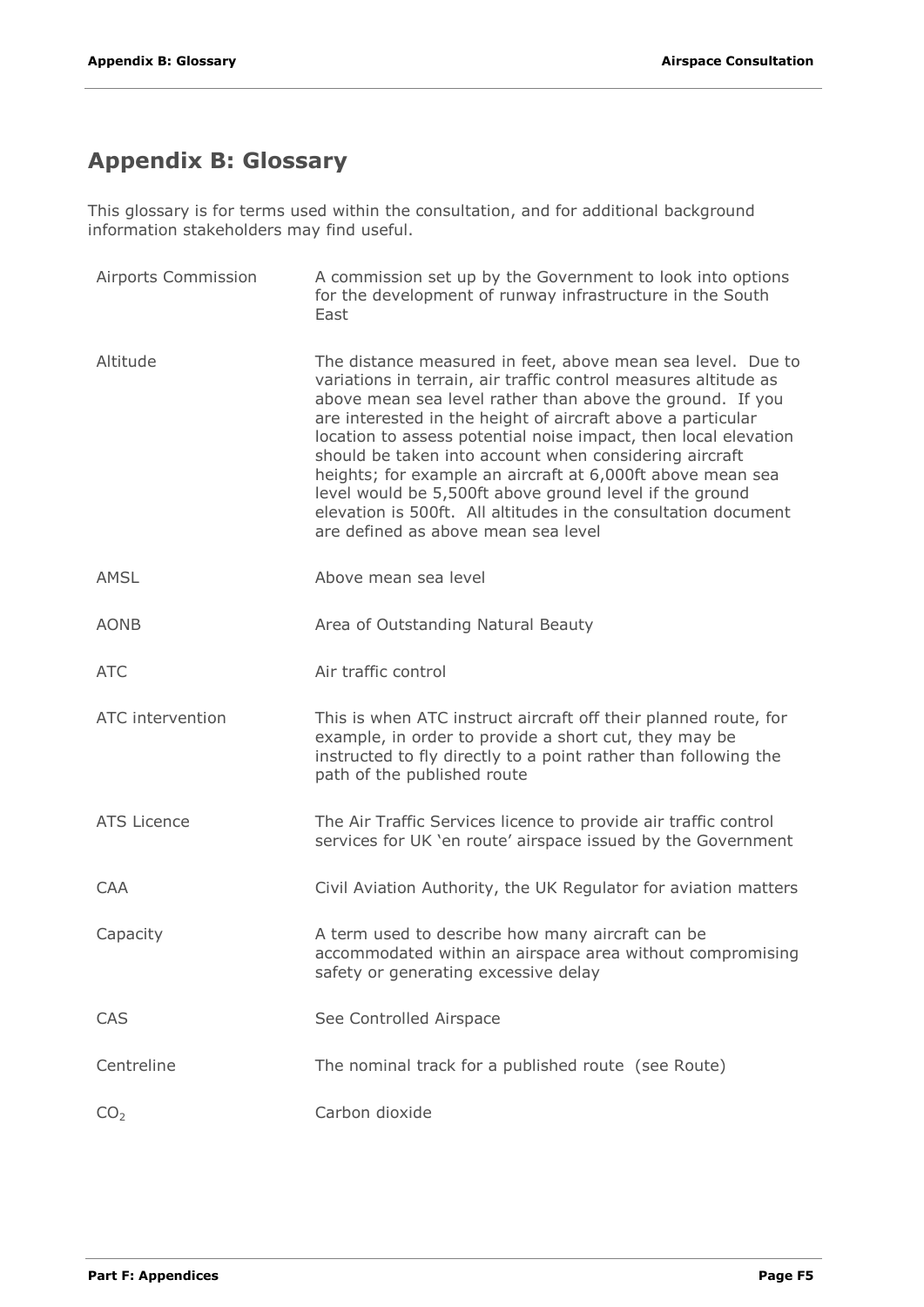| Concentration                             | Refers to a density of aircraft flight paths over a given<br>location; generally refers to high density where tracks are not<br>spread out; this is the opposite of Dispersal                                                                                                                                        |
|-------------------------------------------|----------------------------------------------------------------------------------------------------------------------------------------------------------------------------------------------------------------------------------------------------------------------------------------------------------------------|
| Consultation swathe                       | This is the broad area within which we will need to position a<br>route                                                                                                                                                                                                                                              |
| Continuous climb or<br>continuous descent | A climb or descent that is constant, without periods of level<br>flight - the latter is referred to as step climb or step descent                                                                                                                                                                                    |
| Controlled airspace (CAS)                 | Generic term for the airspace in which an air traffic control<br>service is provided as standard; note that there are different<br>sub classifications of airspace that define the particular air<br>traffic services available in defined classes of controlled<br>airspace.                                        |
|                                           | Abbreviated to CAS                                                                                                                                                                                                                                                                                                   |
| Conventional navigation                   | The historic navigation standard where aircraft fly with<br>reference to ground based navigation aids                                                                                                                                                                                                                |
| Conventional routes                       | Routes defined to the conventional navigation standard                                                                                                                                                                                                                                                               |
| <b>Davies Commission</b>                  | See Airports Commission                                                                                                                                                                                                                                                                                              |
| Dispersal                                 | Refers to the density of aircraft flight paths over a given<br>location; generally refers to low density - tracks that are<br>spread out; this is the opposite of Concentration                                                                                                                                      |
| Easterly operation                        | When an runway is operating such that aircraft are taking off<br>and landing in an easterly direction; see Runway 06 for<br>Farnborough operations                                                                                                                                                                   |
| <b>FAS</b>                                | See Future Airspace Strategy                                                                                                                                                                                                                                                                                         |
| Final approach path                       | The final part of a flight path that is lined up with the runway;<br>Farnborough aircraft usually join final approach between 6nm<br>and 10nm from the runway                                                                                                                                                        |
| Flight plan                               | The flight path that an aircraft has to carry fuel for, which<br>covers the whole route, not including any changes to the<br>flight-path made tactically by air traffic control - which may<br>be either to shorten the flight-path when it is not busy or<br>lengthen the flight-path when there is a queue to land |
| Flight-path                               | The track flown by aircraft when following a route, or when<br>being directed by air traffic control (see also Vector)                                                                                                                                                                                               |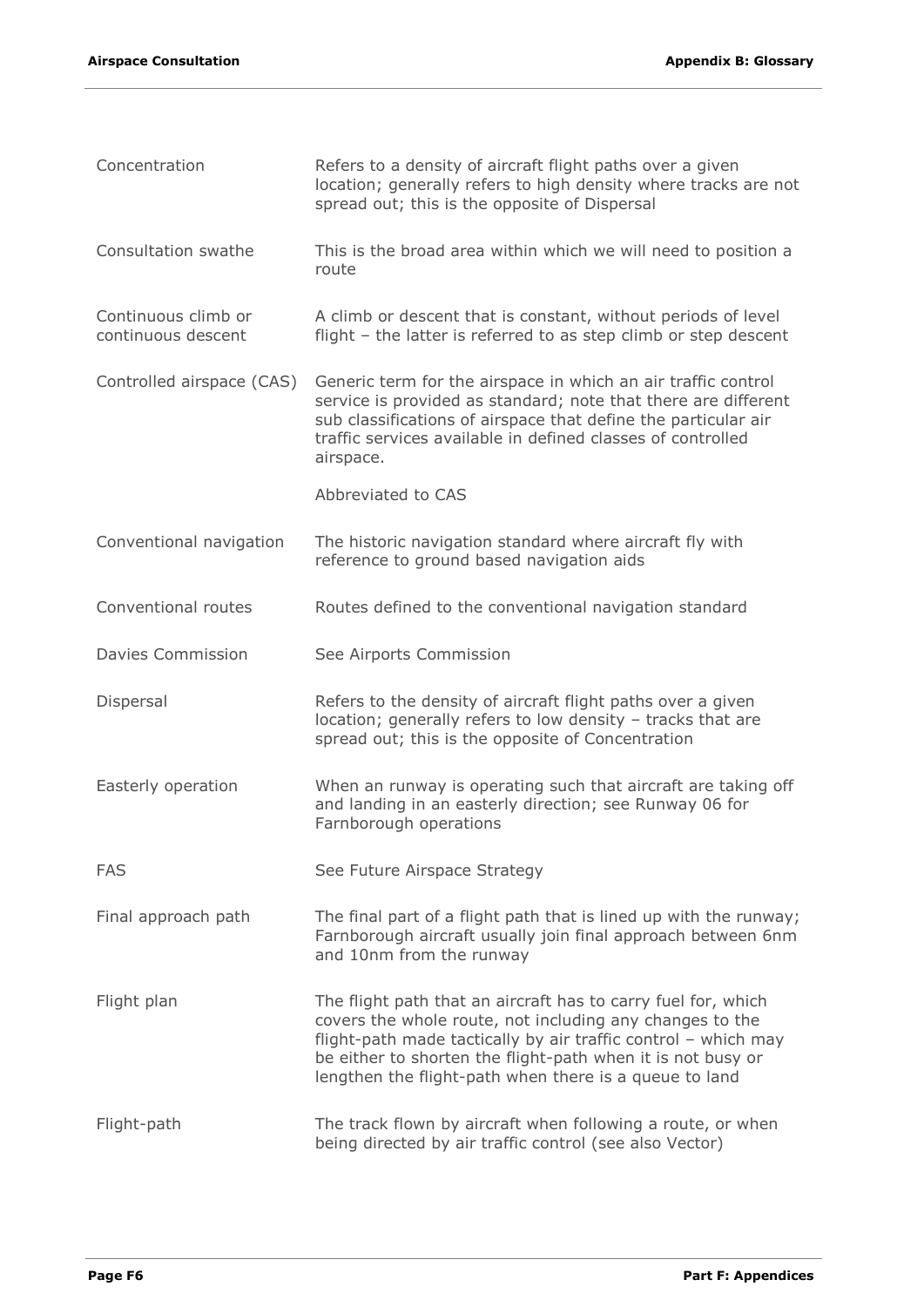| ft, feet                        | The standard measure for vertical distances used in air traffic<br>control                                                                                                                                                                                                                                                                                                                                                                                                                                              |
|---------------------------------|-------------------------------------------------------------------------------------------------------------------------------------------------------------------------------------------------------------------------------------------------------------------------------------------------------------------------------------------------------------------------------------------------------------------------------------------------------------------------------------------------------------------------|
| Fuel uplift                     | The amount of fuel that aircraft have to carry on a journey,<br>this includes the fuel for the flight plan, contingency fuel for<br>airborne delay and contingency for emergencies                                                                                                                                                                                                                                                                                                                                      |
| <b>Future Airspace Strategy</b> | The CAA's blueprint for modernising the UK's airspace.                                                                                                                                                                                                                                                                                                                                                                                                                                                                  |
| GA                              | See General Aviation                                                                                                                                                                                                                                                                                                                                                                                                                                                                                                    |
| <b>GAL</b>                      | <b>Gatwick Airport Limited</b>                                                                                                                                                                                                                                                                                                                                                                                                                                                                                          |
| General Aviation (GA)           | All civil aviation operations other than scheduled air services<br>and non-scheduled air transport operations for remuneration<br>or hire. Farnborough airport is predominantly used by<br>commercial corporate jet flights. These are not considered<br>general aviation flights in this consultation. The most<br>common type of GA activity is recreational flying by private<br>light aircraft and gliders, but it can range from paragliders and<br>parachutists to microlights and private corporate jet flights. |
| Holds/Holding Stacks            | An airspace structure where aircraft circle above one another<br>at 1,000ft intervals when queuing to land. At Farnborough<br>these are only used for contingency circumstances                                                                                                                                                                                                                                                                                                                                         |
| Intermediate airspace           | Airspace with routes at altitudes between 4,000ft and 7,000ft                                                                                                                                                                                                                                                                                                                                                                                                                                                           |
|                                 | Airports and the national 'en route' ATC agency both have<br>requirements to use this airspace.                                                                                                                                                                                                                                                                                                                                                                                                                         |
| LAMP                            | London Airspace Management Programme                                                                                                                                                                                                                                                                                                                                                                                                                                                                                    |
| Low altitude airspace           | Airspace in the vicinity of the airport containing arrival and<br>departure routes below 4,000ft. Airports have the primary<br>accountability for this airspace, as its design and operation is<br>largely dictated by local noise requirements, airport capacity<br>and efficiency                                                                                                                                                                                                                                     |
| <b>MOD</b>                      | Ministry of Defence                                                                                                                                                                                                                                                                                                                                                                                                                                                                                                     |
| <b>NATS</b>                     | The UK's licenced air traffic service provider for the en route<br>airspace that connects our airports with each other, and with<br>the airspace of neighbouring states                                                                                                                                                                                                                                                                                                                                                 |
| <b>Nautical Mile</b>            | Aviation measures distances in nautical miles. One nautical<br>mile (nm) is 1,852 metres. One road mile ('statute mile') is<br>1,609 metres, making a nautical mile about 15% longer than<br>a statute mile.                                                                                                                                                                                                                                                                                                            |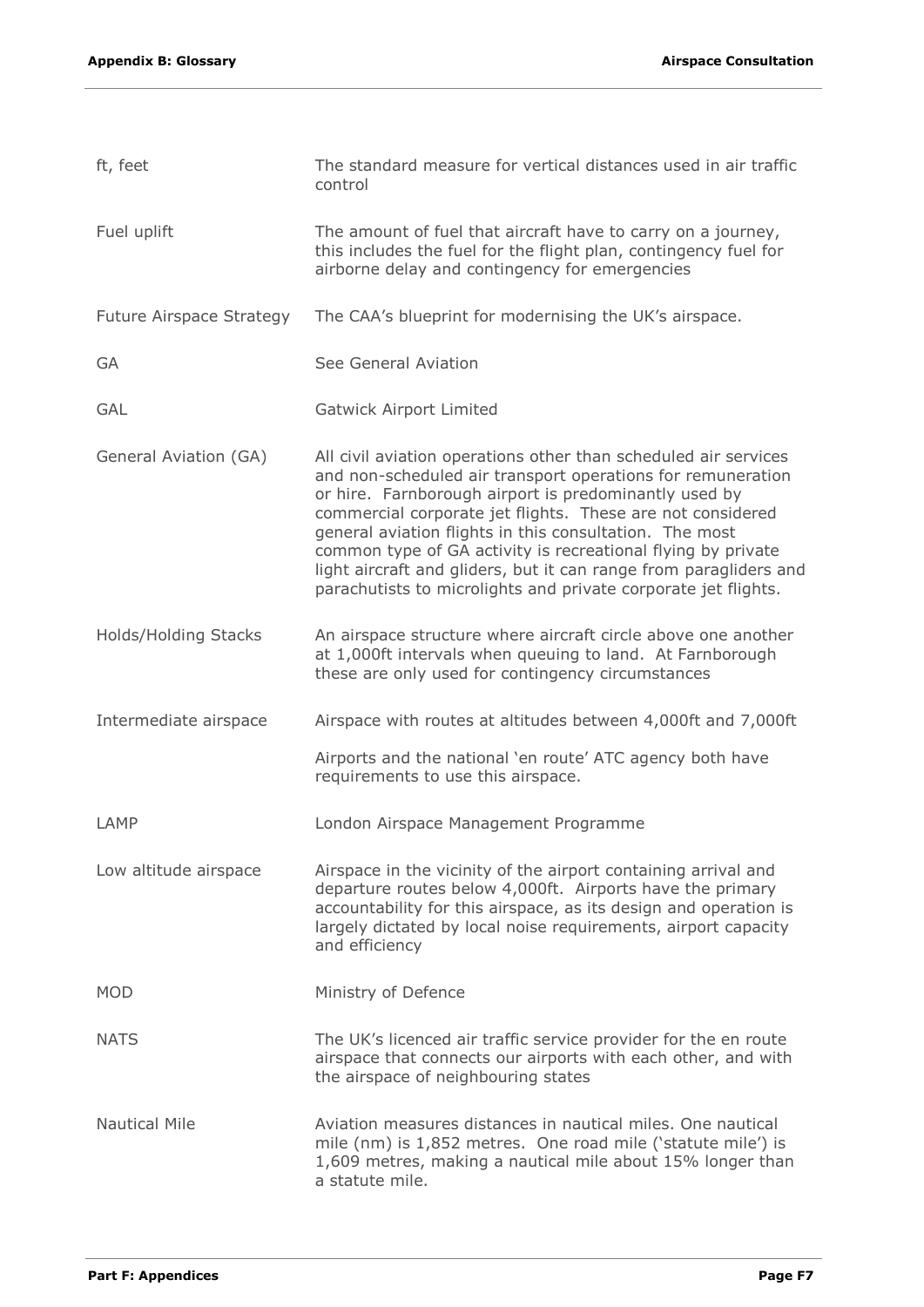| Network airspace                                 | En route airspace above 7,000ft in which NATS has<br>accountability for safe and efficient air traffic services for<br>aircraft travelling between the UK airports and the airspace of<br>neighbouring states                                                                                                                             |
|--------------------------------------------------|-------------------------------------------------------------------------------------------------------------------------------------------------------------------------------------------------------------------------------------------------------------------------------------------------------------------------------------------|
| nm                                               | See Nautical Mile                                                                                                                                                                                                                                                                                                                         |
| <b>OCAS</b>                                      | Outside Controlled Airspace (see Uncontrolled Airspace).                                                                                                                                                                                                                                                                                  |
| p/a                                              | Per annum (per year)                                                                                                                                                                                                                                                                                                                      |
| <b>PBN</b>                                       | See Performance Based Navigation                                                                                                                                                                                                                                                                                                          |
| Performance Based<br>Navigation (PBN)            | Referred to as PBN; a generic term for modern standards for<br>aircraft navigation capabilities (as opposed to 'conventional'<br>navigation standards).                                                                                                                                                                                   |
| Radar, radar blip, radar<br>target, radar return | Generic terms covering how ATC 'sees' the air traffic in the<br>vicinity. One type of radar (Primary) sends out radio pulses<br>that are reflected back to the receiver (the 'return'), defining<br>the target's position accurately and displaying a marker on<br>the controller's screen ('blip' or 'target').                          |
|                                                  | The other type (Secondary, often attached to the Primary and<br>rotating at the same speed) sends out a request for<br>information and receives coded numbers by return (see<br>Transponder). These numbers are decoded and displayed on<br>top of the Primary return, showing an accurate target with<br>callsign identity and altitude. |
|                                                  | Many airports (such as Farnborough) have their own radars,<br>and also receive feeds from other local radars in order to<br>reduce the impact of any one failure.                                                                                                                                                                         |
| Radio Mandatory Zone<br>(RMZ)                    | A region where all airspace users are required to communicate<br>with ATC even if outside CAS, maintaining their operational<br>freedom.                                                                                                                                                                                                  |
|                                                  | This is an airspace structure that is being considered as one<br>element of this proposal.                                                                                                                                                                                                                                                |
| <b>RNAV</b>                                      | Short for aRea NAVigation. This is a generic term for a<br>particular specification of Performance Based Navigation                                                                                                                                                                                                                       |
| RNAV1                                            | See RNAV. The suffix '1' denotes a requirement that aircraft<br>can navigate to with 1nm of the centreline of the route 95%<br>or more of the time                                                                                                                                                                                        |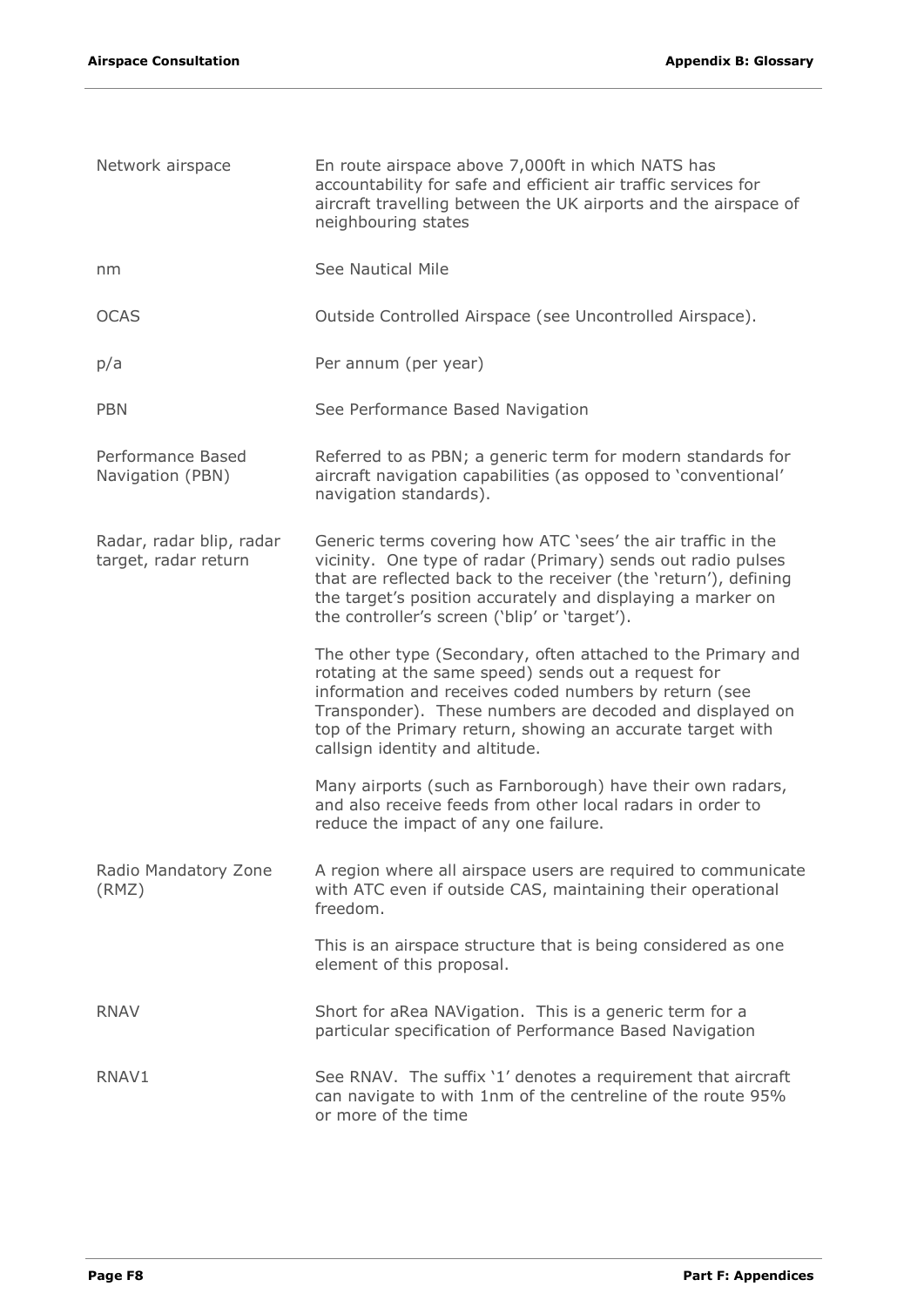| <b>RNAV1 Transition</b> | The part of an arrival route, defined to the RNAV1 standard,<br>between the last part of the hold and the final approach path<br>to the runway                                                                                                                                                                                                                                                             |
|-------------------------|------------------------------------------------------------------------------------------------------------------------------------------------------------------------------------------------------------------------------------------------------------------------------------------------------------------------------------------------------------------------------------------------------------|
| RNP1                    | Required Navigation Performance 1. An advanced navigation<br>specification under the PBN umbrella. The suffix '1' denotes a<br>requirement that aircraft can navigate to with 1nm of the<br>centreline 95% or more of the time, with additional self-<br>monitoring criteria                                                                                                                               |
| Route                   | Published routes that aircraft plan to follow. These have a<br>nominal centreline that give an indication of where aircraft on<br>the route would be expected to fly; however, aircraft will fly<br>routes and route segments with varying degrees of accuracy<br>based on a range of operational factors such as the weather,<br>ATC intervention, and technical factors such as the PBN<br>specification |
| Route system or         | The network of routes linking airports to one another and to<br>the airspace of neighbouring states.                                                                                                                                                                                                                                                                                                       |
| route structure         |                                                                                                                                                                                                                                                                                                                                                                                                            |
| Runway 06               | The name given to the runway at Farnborough when<br>operating in an 'easterly' direction (i.e. taking off and landing                                                                                                                                                                                                                                                                                      |
| (Farnborough)           | on the easterly heading of 060°)                                                                                                                                                                                                                                                                                                                                                                           |
| Runway 24               | The name given to the runway at Farnborough when<br>operating in a 'westerly' direction (i.e. taking off and landing                                                                                                                                                                                                                                                                                       |
| (Farnborough)           | on the westerly heading of 240°)                                                                                                                                                                                                                                                                                                                                                                           |
| Separation              | Aircraft under Air Traffic Control are kept apart by standard<br>separation distances, as agreed by international safety<br>standards. Participating aircraft are kept apart by at least<br>3nm lateral separation or 1,000ft vertical separation. These<br>distances are different in certain airspace environments,<br>however the ones stated here are used at Farnborough.                             |
| Sequence                | The order of arrivals in a queue of airborne aircraft waiting to<br>land                                                                                                                                                                                                                                                                                                                                   |
| <b>SID</b>              | See Standard Instrument Departure                                                                                                                                                                                                                                                                                                                                                                          |
| Simulation modelling    | Computer based analysis where the air traffic is 'flown'<br>through a virtual airspace system; used to assess the effects<br>of changing airspace and routes on the efficiency of air traffic<br>flows                                                                                                                                                                                                     |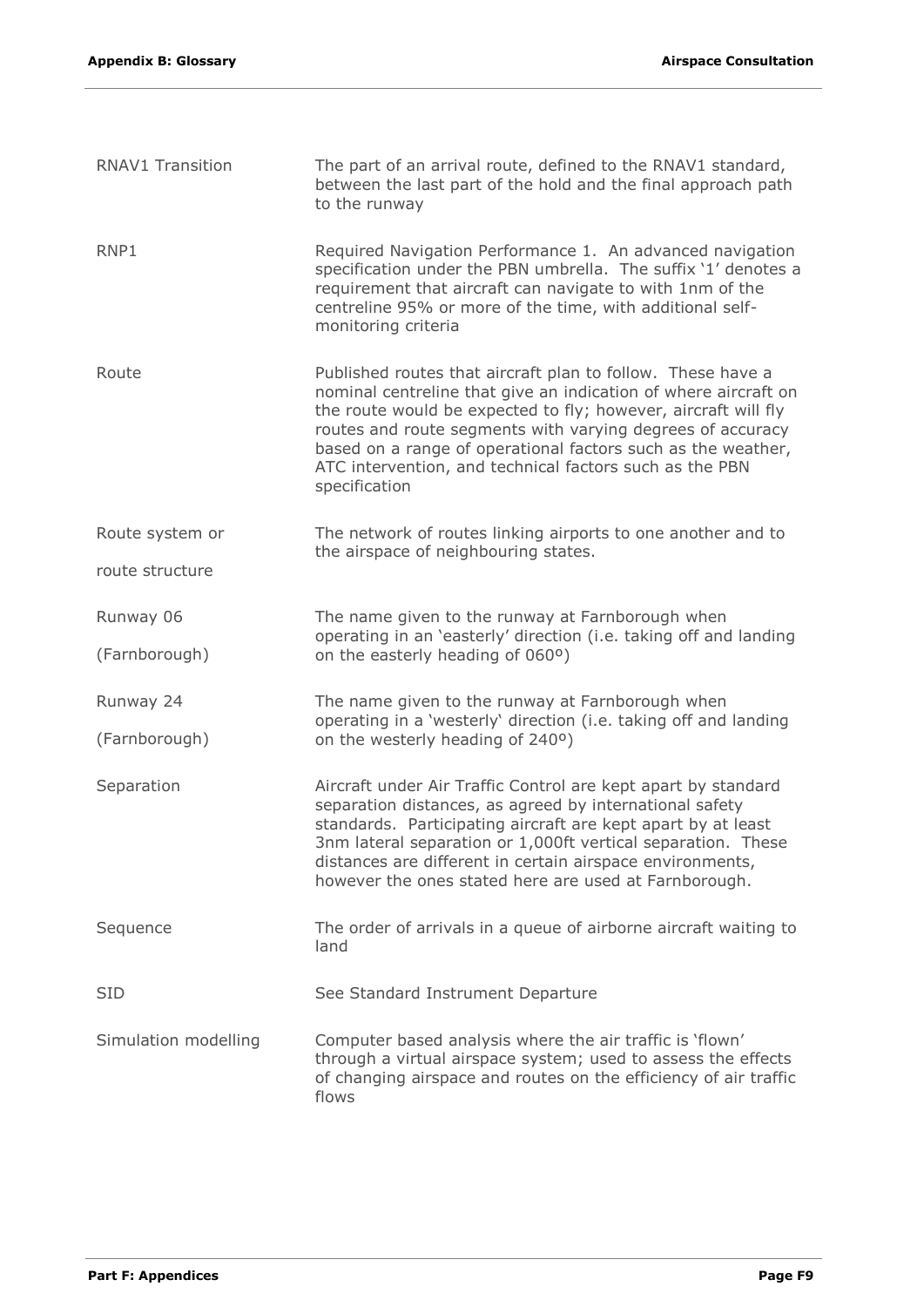| <b>Standard Arrival Route</b>           | The published routes for arriving traffic. In today's system<br>these bring aircraft from the route network to the holds (some<br>distance from the airport), from where they follow ATC<br>instructions (see Vector) rather than a published route. Under<br>PBN the published arrival route would go most of the way to<br>the runway, reducing controller workload.                                                                                                                                                                                     |
|-----------------------------------------|------------------------------------------------------------------------------------------------------------------------------------------------------------------------------------------------------------------------------------------------------------------------------------------------------------------------------------------------------------------------------------------------------------------------------------------------------------------------------------------------------------------------------------------------------------|
| <b>Standard Instrument</b><br>Departure | Usually abbreviated to SID; this is a route for departures to<br>follow straight after take-off                                                                                                                                                                                                                                                                                                                                                                                                                                                            |
| <b>STAR</b>                             | See Standard Arrival Route                                                                                                                                                                                                                                                                                                                                                                                                                                                                                                                                 |
| Statute mile                            | A standard mile as used in normal day to day situations (e.g.<br>road signs) but not for air traffic where nautical miles are<br>used                                                                                                                                                                                                                                                                                                                                                                                                                      |
| Stepped climb                           | A climb that is interrupted by periods of level flight required to<br>keep the aircraft separated from another route in the airspace<br>above                                                                                                                                                                                                                                                                                                                                                                                                              |
| Stepped descent                         | A descent that is interrupted by periods of level flight required<br>to keep the aircraft separated from another route in the<br>airspace below                                                                                                                                                                                                                                                                                                                                                                                                            |
| Systemisation                           | The process of reducing the need for human intervention in<br>the air traffic control system, primarily by utilising improved<br>navigation capabilities to develop a network of routes that are<br>safely separated from one another so that aircraft are<br>guaranteed to be kept apart without the need for air traffic<br>control to intervene so often                                                                                                                                                                                                |
| <b>Tactical methods</b>                 | Air traffic control methods that involve controllers directing<br>aircraft for specific reasons at that particular moment (see<br>Vector)                                                                                                                                                                                                                                                                                                                                                                                                                  |
| Terminal airspace                       | An aviation term to describe a designated area of controlled<br>airspace surrounding a major airport or cluster of airports<br>where there is a high volume of traffic; a large part of the<br>airspace above London and the South East is defined as<br>terminal airspace (or Terminal Manoeuvring Area - TMA).<br>This is the airspace that contains all the arrival and departure<br>routes for Heathrow, Gatwick, Stansted, Luton and London<br>City from around 2,000ft-3,000ft up to approximately<br>20,000ft. Farnborough is below the London TMA. |
| Tonne, t                                | Metric Tonne (1,000kg)                                                                                                                                                                                                                                                                                                                                                                                                                                                                                                                                     |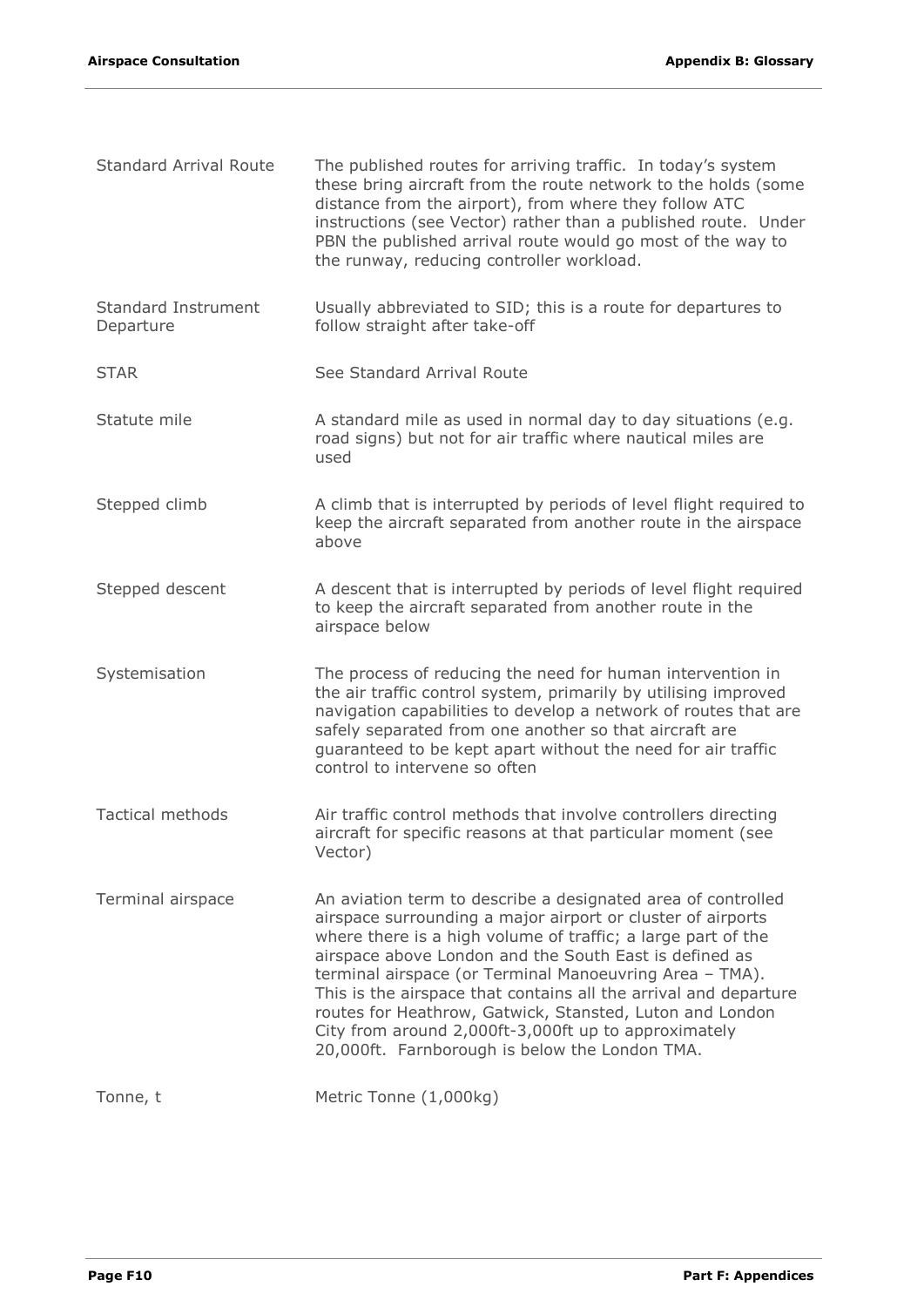| Transponder                                | An electronic device on board aircraft which sends out coded<br>information which is picked up by radar and other systems.<br>Most importantly the aircraft altitude, and identity code, by<br>which the aircraft can be identified on the radar screen.                                                                                                                                                                                                                                                                                                           |
|--------------------------------------------|--------------------------------------------------------------------------------------------------------------------------------------------------------------------------------------------------------------------------------------------------------------------------------------------------------------------------------------------------------------------------------------------------------------------------------------------------------------------------------------------------------------------------------------------------------------------|
| <b>Transponder Mandatory</b><br>Zone (TMZ) | A region where all airspace users are required to use a<br>functioning transponder even if outside CAS, maintaining their<br>operational freedom.                                                                                                                                                                                                                                                                                                                                                                                                                  |
|                                            | This is an airspace structure that has currently been<br>discounted from this proposal.                                                                                                                                                                                                                                                                                                                                                                                                                                                                            |
| Uncontrolled Airspace                      | Generic term for the airspace in which no air traffic control<br>service is provided as standard. The airspace surrounding<br>Farnborough airport is currently uncontrolled airspace. Any<br>aircraft can fly in this airspace without having to contact<br>Farnborough ATC. This means that Farnborough ATC do not<br>have control over all aircraft in the airspace, and do not have<br>information on many of the aircraft that may be present in the<br>airspace. Aircraft that are not participating in ATC services<br>are referred to as 'unknown traffic'. |
| Unknown traffic                            | Aircraft not participating in ATC services. They may show on<br>radar with altitude information (if they are operating with a<br>Transponder) or in the worst case they will only show as a blip<br>on the radar screen (a radar primary return) with no other<br>information. If ATC sees a primary return on radar, they have<br>to assume that it could be at the same altitude as any flight<br>they are controlling, and hence the flight has to be tactically<br>vectored to safely avoid it.                                                                |
| Vector, Vectoring,<br>Vectored             | An air traffic control method that involves directing aircraft off<br>the established route structure or off their own navigation -<br>ATC instruct the pilot to fly on a compass heading and at a<br>specific altitude. In a busy tactical environment, these can<br>change quickly.<br>This is done for safety and for efficiency.                                                                                                                                                                                                                               |
| Westerly operation                         | When a runway is operating such that aircraft are taking off<br>and landing in a westerly direction; e.g. when Runway 24 is in<br>use at Farnborough, the airport is said to be on westerly<br>operations.                                                                                                                                                                                                                                                                                                                                                         |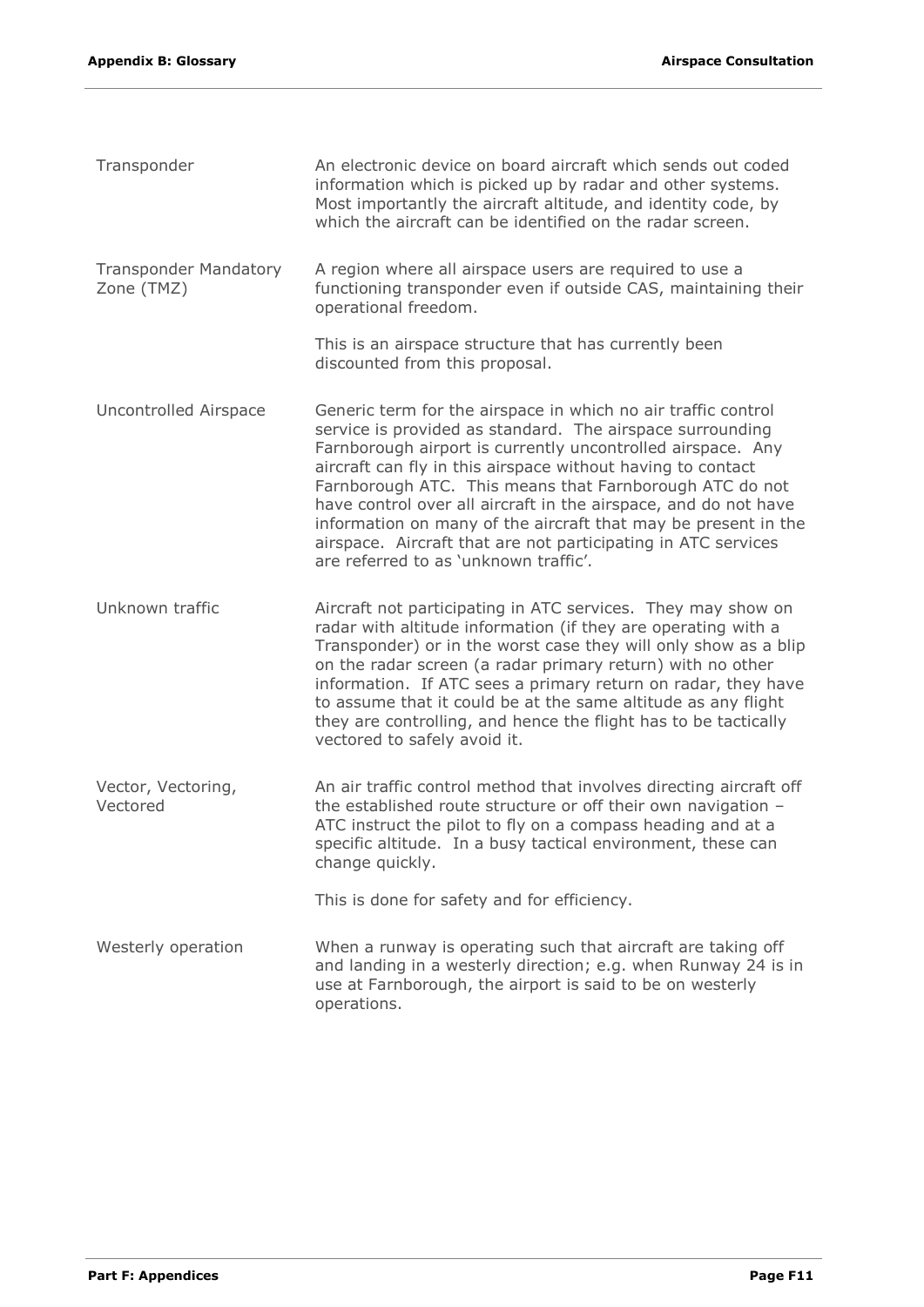## <span id="page-11-0"></span>**Appendix C: Stakeholder List**

This appendix lists the stakeholders who have been identified for inclusion in the initial distribution of consultation material.

Whilst we have tried to predict all relevant stakeholders, it is impossible to identify everyone who may have an interest.

Anyone who considers themselves a stakeholder may respond to this consultation.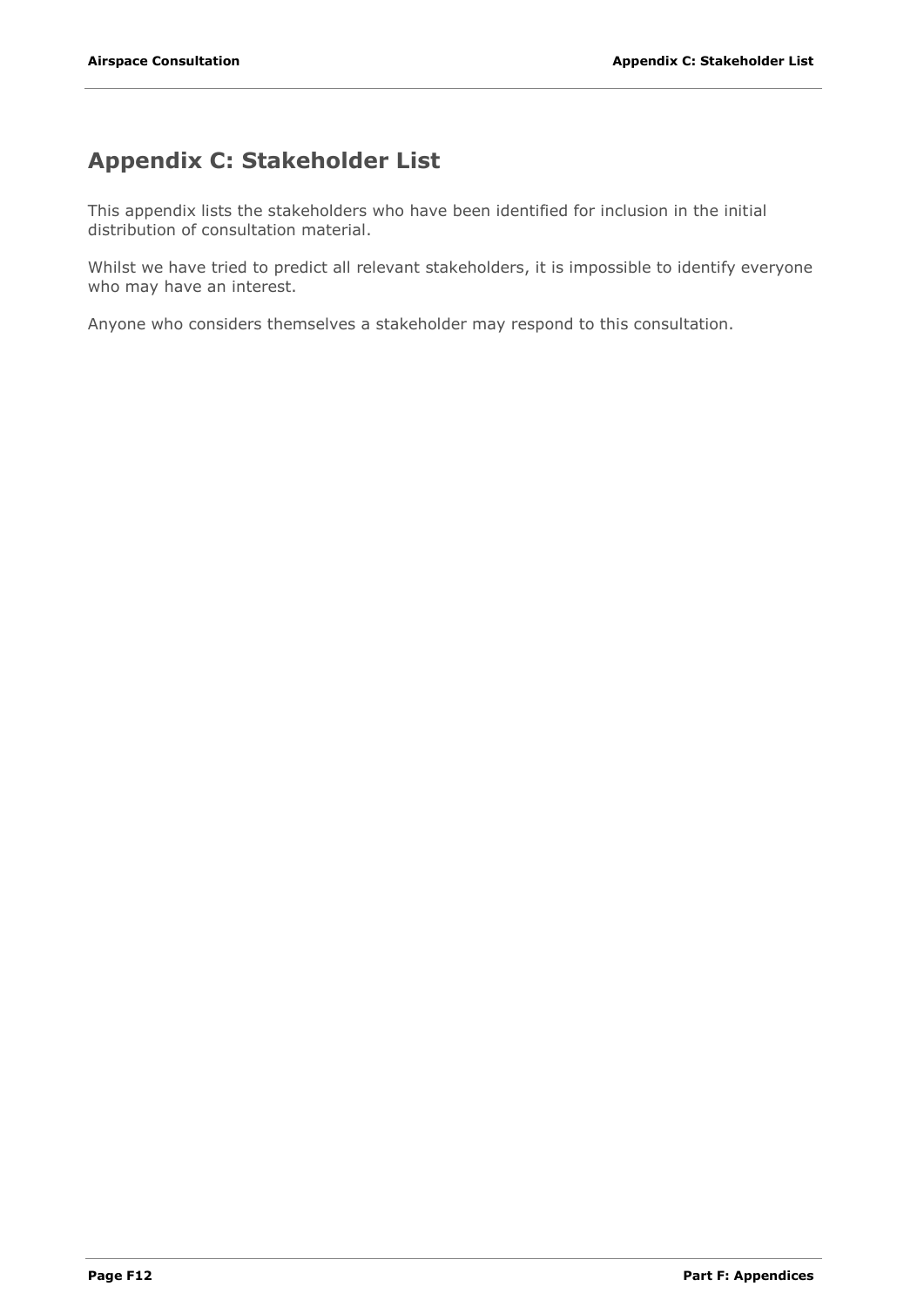| <b>Parliamentary Constituencies</b> | <b>Parliamentary Constituencies</b><br>(continued) |
|-------------------------------------|----------------------------------------------------|
| Aldershot                           | New Forest West                                    |
| Arundel and South Downs             | Newbury                                            |
| Basingstoke                         |                                                    |
| Bognor Regis and Littlehampton      | North Dorset                                       |
| <b>Bournemouth East</b>             | North East Hampshire                               |
| Bournemouth West                    | North West Hampshire                               |
| Bracknell                           | Poole                                              |
| Brighton, Kemptown                  | Portsmouth North                                   |
| Brighton, Pavilion                  | Portsmouth South                                   |
| Chichester                          | Reading West                                       |
| Christchurch                        | Romsey and Southampton North                       |
| Dorset County                       | Runnymede and Weybridge                            |
| East Hampshire                      | South Dorset                                       |
| East Worthing and Shoreham          | South West Surrey                                  |
| Eastleigh                           | Southampton, Itchen                                |
| Esher and Walton                    | Southampton, Test                                  |
| Fareham                             | <b>Surrey County</b>                               |
|                                     | Surrey Heath                                       |
| Gosport                             | <b>West Sussex County</b>                          |
| Guildford                           | Winchester                                         |
| Hampshire County                    | Windsor                                            |
| Havant                              | Woking                                             |
| Horsham                             | Wokingham                                          |
| Hove                                | Worthing West                                      |
| Isle of Wight                       |                                                    |
| Meon Valley                         | <b>County Councils</b>                             |
| Mid Dorset and North Poole          | Dorset                                             |
| Mole Valley                         | Hampshire                                          |
| New Forest East                     |                                                    |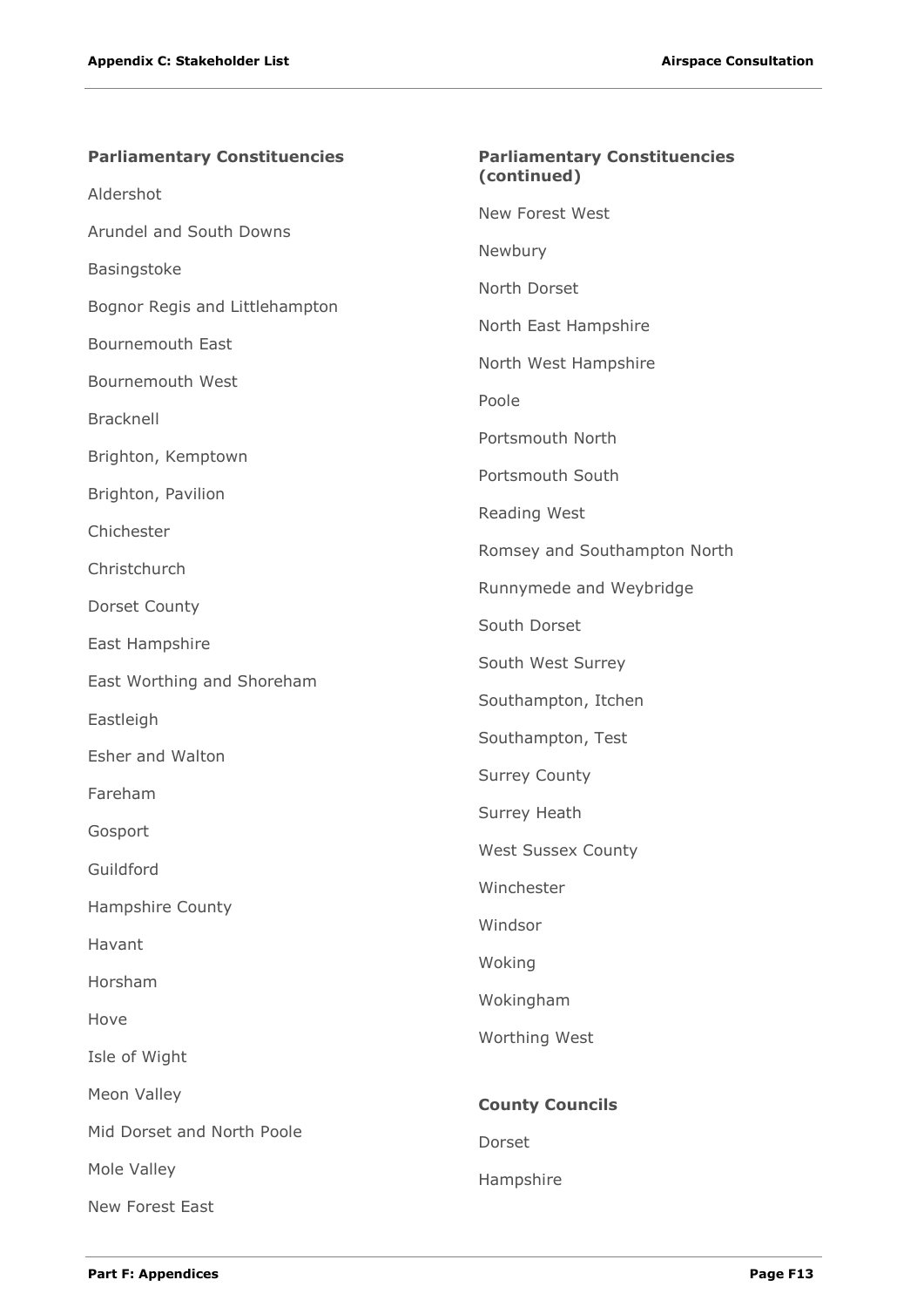| <b>County Councils (continued)</b>    | <b>Borough Councils &amp; Unitary</b><br><b>Authorities (continued)</b>      |
|---------------------------------------|------------------------------------------------------------------------------|
| Surrey                                | Poole                                                                        |
| <b>West Sussex</b>                    |                                                                              |
|                                       | Reading                                                                      |
| <b>Borough Councils &amp; Unitary</b> | Runnymede                                                                    |
| <b>Authorities</b>                    | Rushmoor                                                                     |
| Adur                                  | Surrey Heath                                                                 |
| Arun                                  | <b>Test Valley</b>                                                           |
| Basingstoke and Deane                 | Waverley                                                                     |
| Bournemouth                           | West Berkshire                                                               |
| <b>Bracknell Forest</b>               | Winchester                                                                   |
| Chichester                            | Windsor and Maidenhead                                                       |
| City of Brighton and Hove             | Woking                                                                       |
| City of Portsmouth                    | Wokingham                                                                    |
| City of Southampton                   | Worthing                                                                     |
| East Dorset                           |                                                                              |
| East Hampshire                        | <b>National Air Traffic Management</b><br><b>Advisory Committee (NATMAC)</b> |
| Eastleigh                             | Aircraft Owners and Pilots Association                                       |
| Elmbridge                             | (AOPA)                                                                       |
| Fareham                               | <b>Aviation Environment Federation</b>                                       |
| Gosport                               | <b>BAE Systems</b>                                                           |
| Guildford                             | British Air Transport Association (BATA)                                     |
| Hart                                  | British Airline Pilots' Association (BALPA)                                  |
| Havant                                | <b>British Airways</b>                                                       |
| Horsham                               | British Balloon & Airship Club (BBAC)                                        |
| Isle of Wight                         | <b>British Business &amp; General Aviation</b><br>Association (BBGA)         |
| Mid Sussex                            |                                                                              |
| Mole Valley                           | British Gliding Association (BGA)                                            |
| New Forest                            | British Hang Gliding & Paragliding<br>Association (BHPA)                     |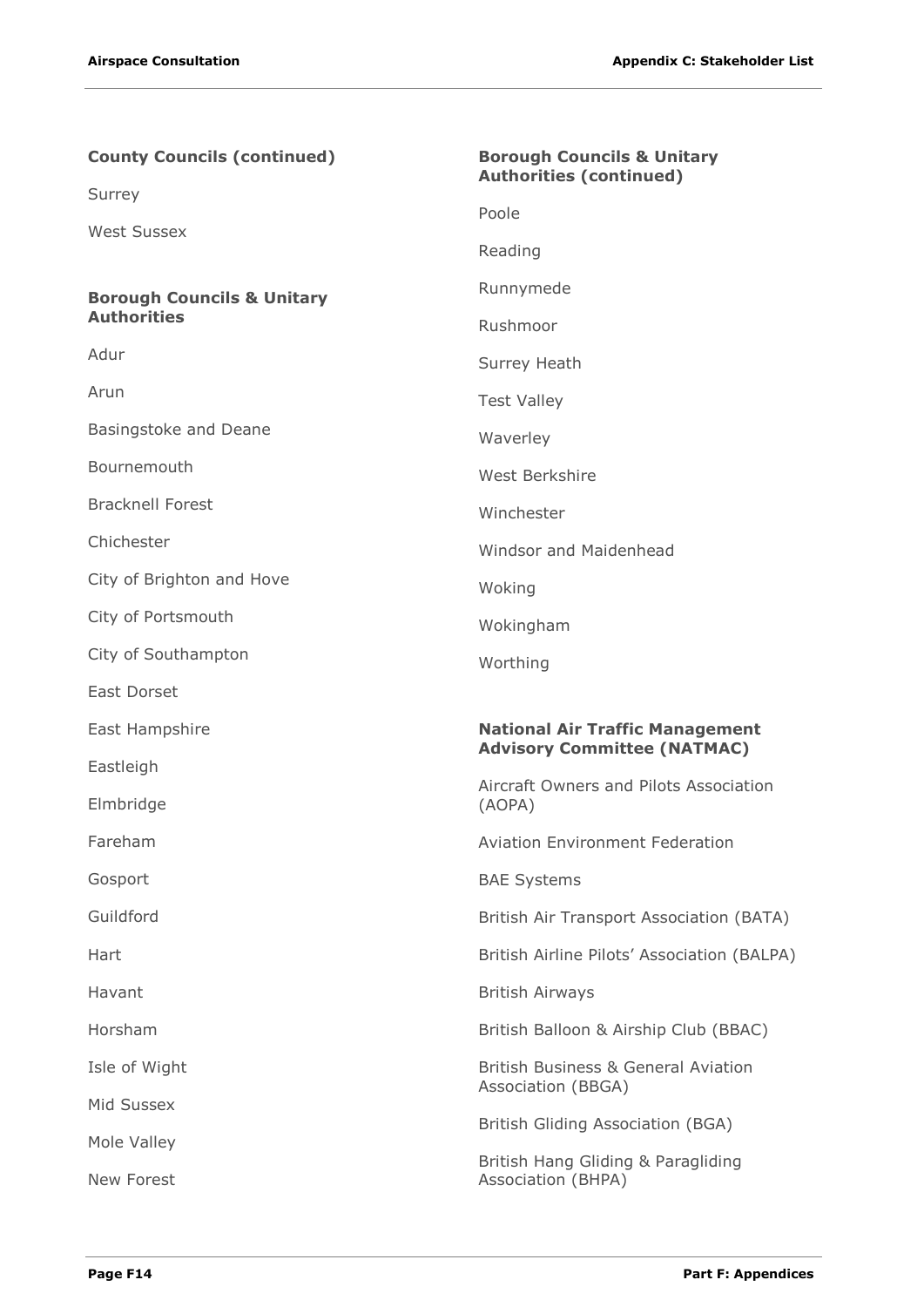| <b>NATMAC</b> (continued)                         | <b>Aviation Stakeholders (continued)</b>      |
|---------------------------------------------------|-----------------------------------------------|
| British Helicopter Association (BHA)              | <b>BMI Regional</b>                           |
| British Microlight Aircraft Association<br>(BMAA) | Bookajet                                      |
| British Model Flying Association (BMFA)           | Bournemouth Flying Club                       |
|                                                   | Bournemouth International Airport             |
| British Parachute Association (BPA)               | <b>Brimpton Airfield</b>                      |
| European UAV Systems Centre Ltd                   | British School of Ballooning                  |
| General Aviation Safety Council (GASCo)           | Cessna                                        |
| Guild of Air Pilots & Air Navigators<br>(GAPAN)   | Corporate Jet Management                      |
| Guild of Air Traffic Control Officers             | Denham Airfield                               |
| (GATCO)                                           | <b>Direct Aviation</b>                        |
| Helicopter Club of Great Britain (HCGB)           | Dubai Air Wing                                |
| Light Aircraft Association (LAA)                  | Dunsfold Aerodrome                            |
| National Air Traffic Services (NATS)              | Eastern Airways                               |
| PPL/IR Europe                                     | Easyjet                                       |
| <b>Aviation Stakeholders</b>                      | <b>Econet Wireless</b>                        |
| 51 North                                          | Embraer                                       |
| <b>Acropolis Aviation</b>                         | Euro Flight Services                          |
| <b>Adventure Balloons</b>                         | European Skytime                              |
| Air Ambulance (Hants & IOW)                       | <b>Excellence Aviation</b>                    |
| Air Ambulance (Surrey)                            | Execujet UK                                   |
| Air Engiadina                                     | <b>Executive Jet Charter</b>                  |
| <b>ASP</b>                                        | Fairoaks Airport                              |
| Avijet                                            | Farnborough Aero Club                         |
| <b>BAE Corporate Travel</b>                       | Farnborough Airport Consultative<br>Committee |
| <b>BAE Systems Marine</b>                         | Farnborough International Ltd                 |
| <b>Blackbushe Airport</b>                         | Flybe                                         |
| <b>Blink</b>                                      | Gamma Aviation                                |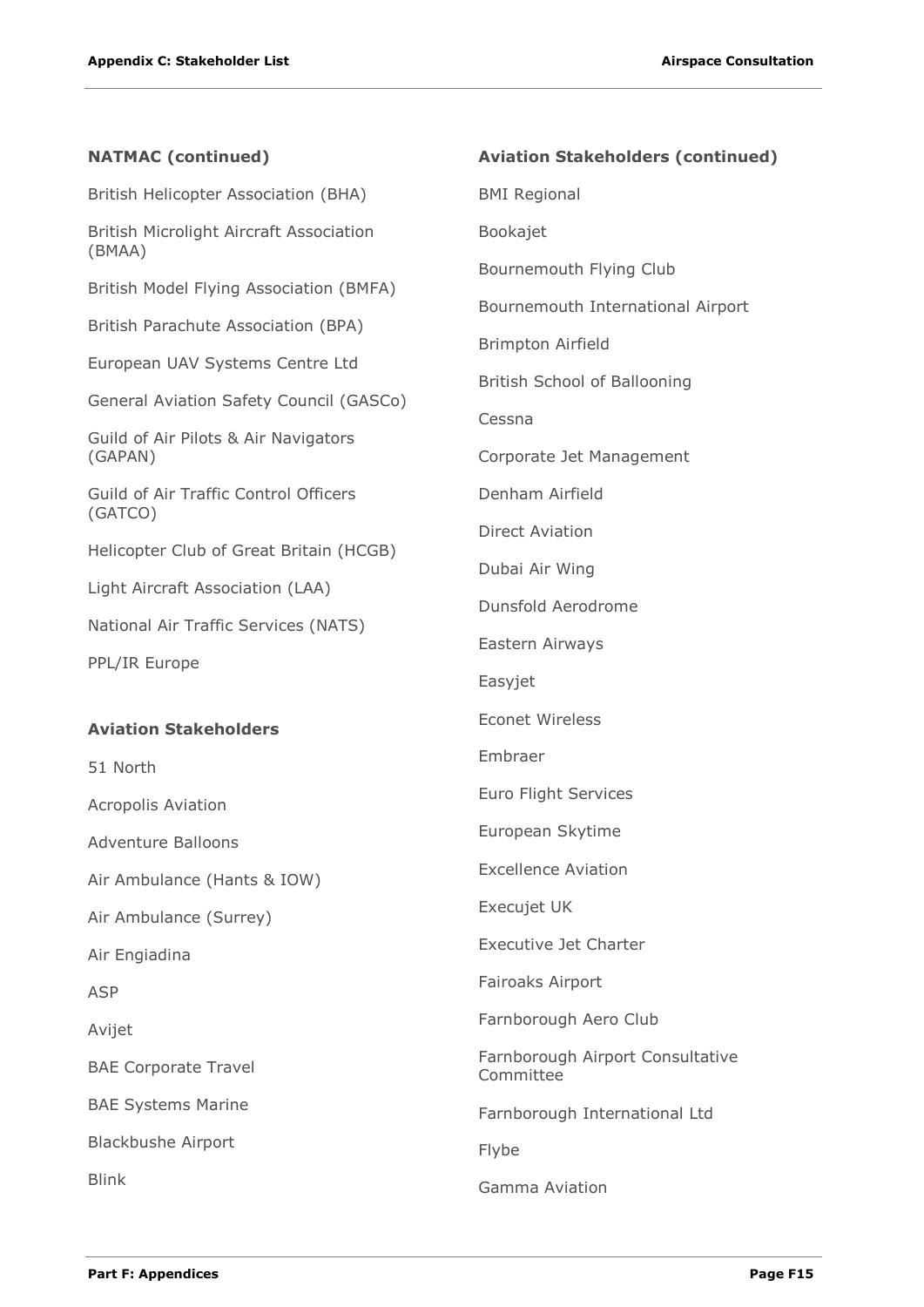| <b>Aviation Stakeholders (continued)</b>                 | <b>Aviation Stakeholders (continued)</b>               |
|----------------------------------------------------------|--------------------------------------------------------|
| Gatwick Airport                                          | Popham Airfield                                        |
| Gexair                                                   | <b>Premiair Aviation</b>                               |
| Global Jet                                               | Qatar Amiri Flight                                     |
| Goodwood Airport                                         | <b>RAF Odiham</b>                                      |
| Grantex                                                  | Reach4thesky                                           |
| Greyscape                                                | Royal Aero Club                                        |
| <b>GX Holdings</b>                                       | Satcom Direct                                          |
| <b>Harrods Aviation</b>                                  | Scotland Farm                                          |
| <b>Head Start Aviation</b>                               | Solent School of Flying/ Bournemouth<br>Helicopters    |
| Heathrow Airport                                         | Southampton Airport                                    |
| Heathrow Weekend Freight                                 | <b>TAK Aviation</b>                                    |
| Homestead Farm                                           | <b>TGC Aviation</b>                                    |
| <b>International Air Transport Association</b><br>(IATA) | Thames Valley Hang Gliding & Paragliding               |
| <b>International Jet Club</b>                            | Club                                                   |
| J&P                                                      | Thunder Air                                            |
| Jet Aviation                                             | <b>Titan Airways</b>                                   |
| Lasham ATC                                               | Tongham Airfield                                       |
| Lasham Gliding Club                                      | Triar                                                  |
| LEA                                                      | Unmanned Aerial Vehicle Systems<br>Association (UAVSA) |
| Liberty Global                                           | Virgin Balloon                                         |
| LOWA                                                     | Vistajet                                               |
| Manhattan                                                | White Waltham Airfield                                 |
| Microlight Sport Aviation Ltd                            | Wycombe Air Park (Booker Airfield)                     |
| Ministry of Defence (MoD)                                | <b>ZC Aviation</b>                                     |
| Mike Smith Enterprises                                   |                                                        |
| Netjets TA                                               |                                                        |
| Oxford Air Training (CAE)                                |                                                        |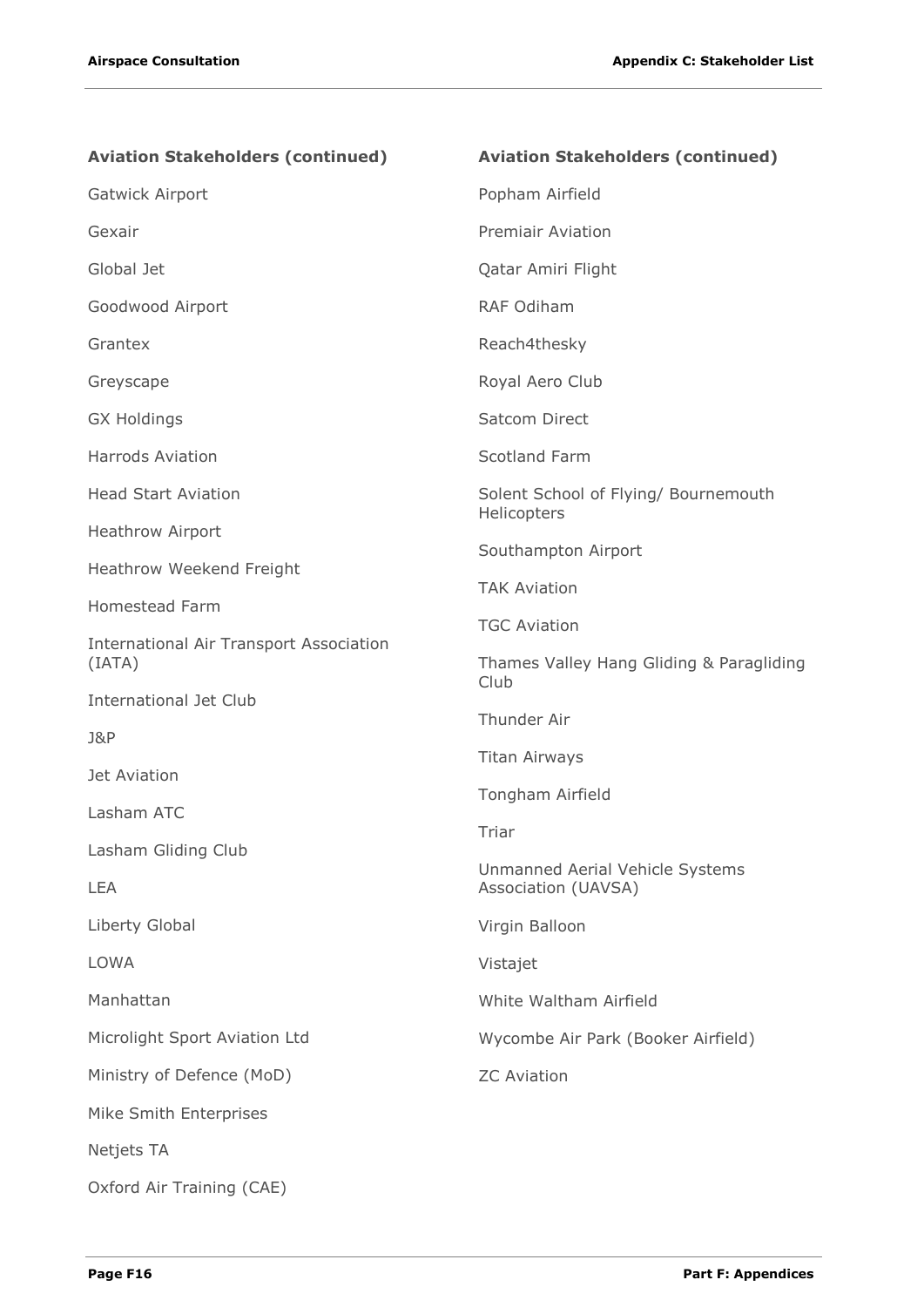#### **Local Stakeholders, Local and National Environmental Groups**

Campaign to Protect Rural England

Chichester Harbour AONB

Colemore Common

Cranborne Chase and West Wiltshire Downs AONB

Dorset AONB

English Heritage

Environment Agency

Frimley Park Hospital

Isle Of Wight AONB

National Trust

Natural England

New Forest National Park

South Downs National Park

Surrey Hills AONB

Twesledown Racecourse

Valentine Farm